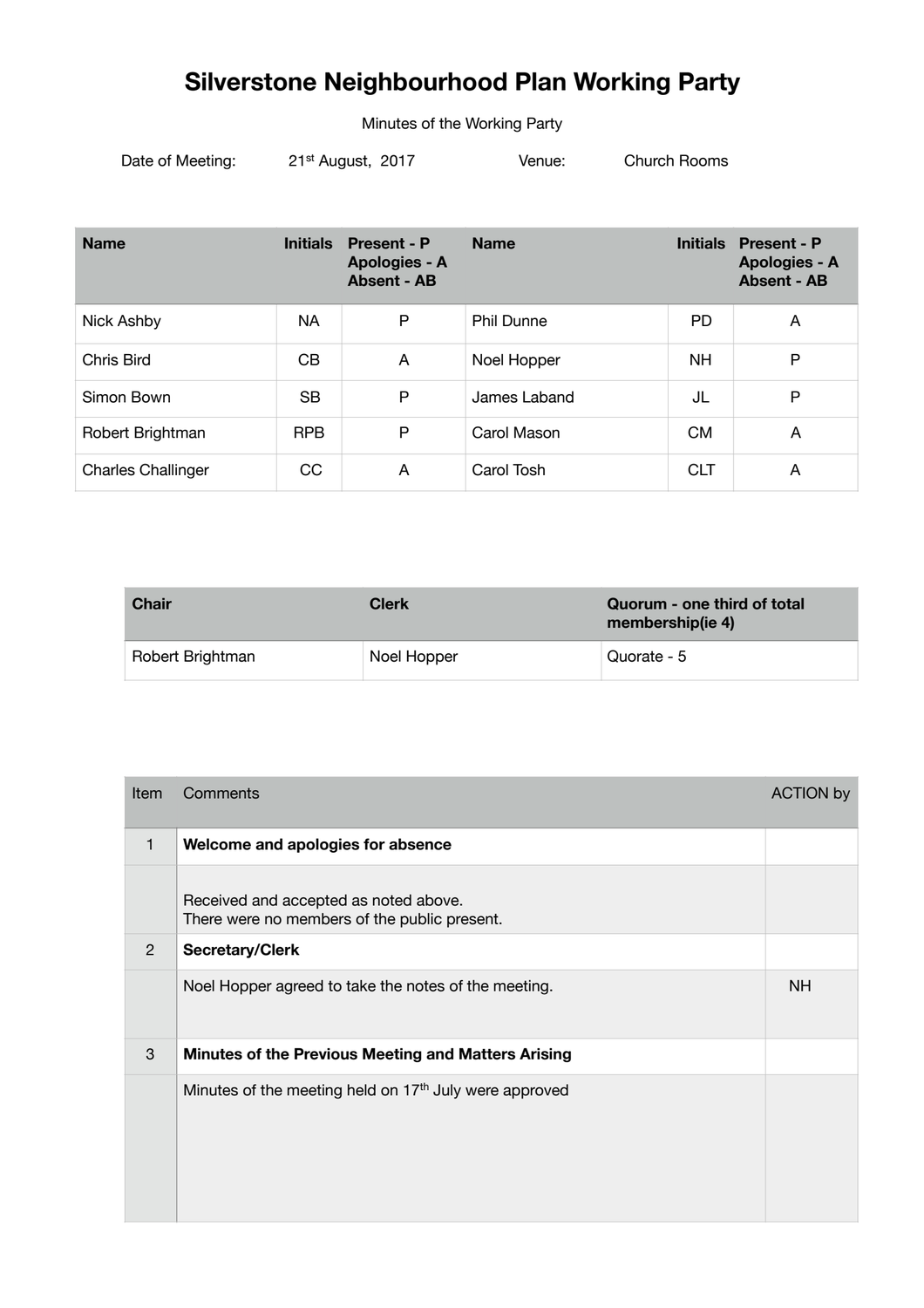| Item           | Comments                                                                                                                                                                                                                                                                                                                                                                                         | <b>ACTION by</b> |
|----------------|--------------------------------------------------------------------------------------------------------------------------------------------------------------------------------------------------------------------------------------------------------------------------------------------------------------------------------------------------------------------------------------------------|------------------|
| $\overline{4}$ | <b>Outcomes from informal meetings</b>                                                                                                                                                                                                                                                                                                                                                           |                  |
|                | There had been a loss of impetus over the holiday months which was a difficult<br>period. Ways of using the SRA as a place where information can be distributed,<br>questions asked and conversations and workshops can be held.                                                                                                                                                                 |                  |
|                | Feelings as to what the village wants can be gauged. Currently we have no up to<br>date village input and we need to engage with the village to reinvigorate interest.                                                                                                                                                                                                                           |                  |
|                | Discussion took place around the timing of an exhibition where the hall of the SRA<br>could be used to allow the community to look at and comment on the future of the<br>village.                                                                                                                                                                                                               |                  |
| $\overline{5}$ | <b>Public Consultation Event</b>                                                                                                                                                                                                                                                                                                                                                                 |                  |
|                | Main ideas to convey:<br>Enhance village facilities over the next 20 years<br>Prevent speculative development that does not meet village needs.<br>Protect the unique landscape and features of the Parish.<br>Preserve the historical aspect of the Parish.                                                                                                                                     |                  |
|                | Plan to schedule this event for late October.                                                                                                                                                                                                                                                                                                                                                    |                  |
|                |                                                                                                                                                                                                                                                                                                                                                                                                  |                  |
| 6              | <b>Grant Application Progress</b>                                                                                                                                                                                                                                                                                                                                                                |                  |
|                | Grant had been approved by Locality. Eligible spending period September through<br>to the end of February.                                                                                                                                                                                                                                                                                       |                  |
| $\overline{7}$ | <b>SNC Consultation on Local Plan 2</b>                                                                                                                                                                                                                                                                                                                                                          |                  |
|                | New village confines have been released. RPB had composed a response which<br>was to be placed in Dropbox for review by the group.                                                                                                                                                                                                                                                               |                  |
|                | Local Plan Part 2 to be released in September for 10 week consultation period.                                                                                                                                                                                                                                                                                                                   |                  |
| 8              | <b>Drone Survey</b>                                                                                                                                                                                                                                                                                                                                                                              |                  |
|                | Paul Walsh to conduct Drone survey. NH mentioned that he had also contacted<br>Phil Shepherd who was also prepared to carry out a drone survey. RPB stated that<br>two surveys would not be an issue if they were carried out at different times of the<br>year. PW can come sometime towards Christmas. NH advised that the best time<br>for locating Historical Sites would be in late Autumn. |                  |